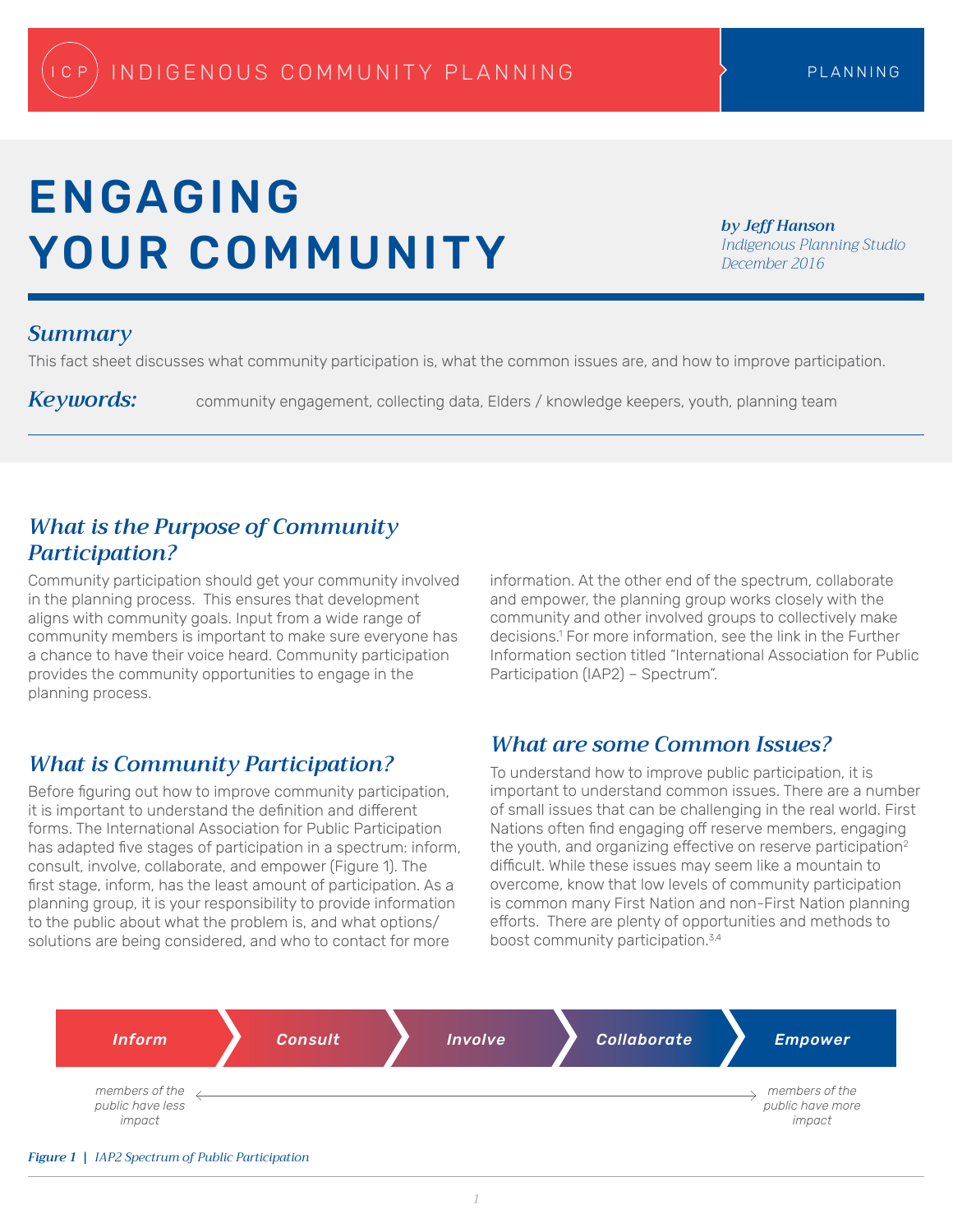# *Tips to Get Started13*

- 1. "While one branch may be strong, many branches together are stronger." A small committed group can make a much bigger impact and work more effectively together than any one person can alone.
- 2. Start with "small steps in the right direction" as opposed to planning for major progress all at once. This will help build trust and support in the community.
- 3. Expect resistance from the community, but do not be discouraged. People are resistant to change, and need time to accept new ideas. Keep moving forward with your committed group and, like pushing a snowball down a hill, momentum will build slowly with an initial push, but will grow on its own with time."

What kind of resources do you have to for promote engagement events and communicate with the community? Different First Nations will have different access to skilled team members, technology, and money for public participation. Other key questions to consider for each group are:

- What are the characteristics of the group?
- What is the message you want the group to understand?
- What is the information you want to receive from the group?
- What are the possible issues that may arise from involving this group or that may rise from the interaction with other groups?8

You might think through the items listed in Table 1 for each audience or group that is participating.

# *How to Improve Community Participation Attendance and Interaction*

This fact sheet discusses how to involve people across long distances and how to prepare for in-person community participation, but does not discuss how to conduct community engagement. Below is a guide to improve attendance and interaction in community participation.

## Who is Involved?

There are two key groups involved, internal and external. Your internal group lead and organize the planning process (see *Establishing a Planning Team* for more details). This includes members of the planning team and other band departments. These people could be students, teachers, school administrators, Elders, members of Band Council, or family heads.<sup>5,6</sup>

Your external group is made up of all people and groups you want to inform and engage in the planning process. This group can include members of the First Nation (on and off reserve), provincial and federal government agencies, neighbouring First Nations and municipalities, and other relevant interest groups.7

## How is the Community Involved?

This question is best answered by you, since you are most familiar with the groups will be involved in the process. However, there are several key questions to ask yourself that can help you come to the answer. First, what level of participation do you want each group to achieve? Which method of participation will work for each group?

#### *Table 1 | Group details chart.*

*Adapted from* (Centre for Indigenous Environmental Resources. "Communications Strategy Template." 2008. [http://www.yourcier.org/](http://www.yourcier.org/uploads/2/5/6/1/25611440/ccp_training_session_3_-_communication_strategy_template.pdf) [uploads/2/5/6/1/25611440/ccp\\_training\\_session\\_3\\_-\\_communication\\_](http://www.yourcier.org/uploads/2/5/6/1/25611440/ccp_training_session_3_-_communication_strategy_template.pdf) [strategy\\_template.pdf](http://www.yourcier.org/uploads/2/5/6/1/25611440/ccp_training_session_3_-_communication_strategy_template.pdf). p. 3) *Used with permission.*

| <b>Audience</b>        | The group or groups you want to<br>share your message with                                                                             |
|------------------------|----------------------------------------------------------------------------------------------------------------------------------------|
| <b>Characteristics</b> | current motivations<br>level of awareness<br>level of knowledge                                                                        |
| <b>Key Messages</b>    | what you want to change<br>what you want to audience to know<br>what perception you want to create<br>what action you want as a result |
| <b>Possible Issues</b> | the main concerns of your audience<br>how they influence others                                                                        |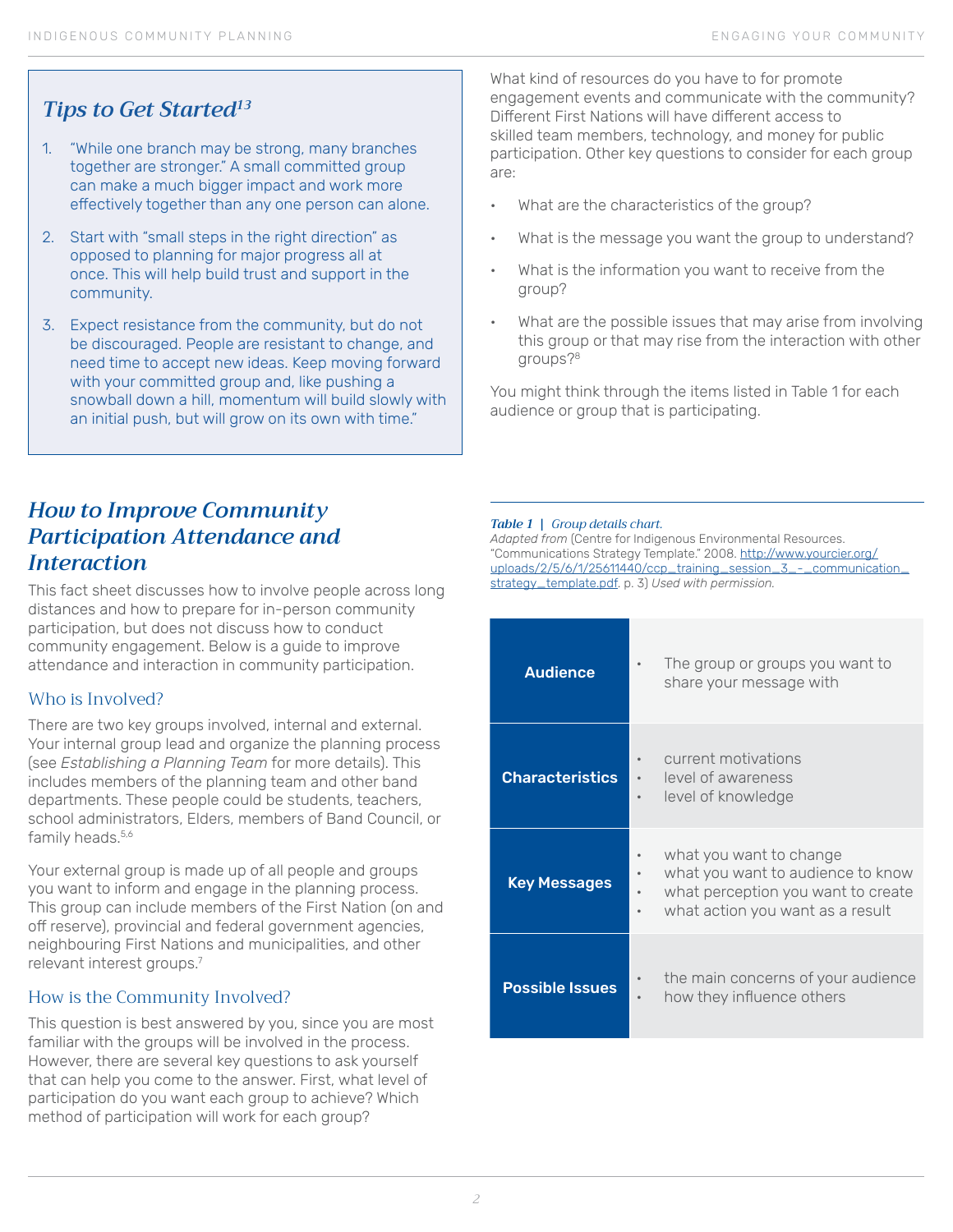#### *Table 2 | Communications chart.*

*Adapted from* (Indigenous and Northern Affairs Canada / Indigenous Services Canada. "CCP Handbook: Comprehensive Community Planning for First Nations in British Columbia, Third Edition." 2013. Accessed October 24, 2016, http://www.aadnc-aandc.gc.ca/DAM/DAM-INTER-BC/STAGING/texte-text/ ccphb2013\_1378922610124\_eng.pdf. p. 83.) *Used with permission.*

| Who to share<br>with         | What to<br>share | How to share | How often to<br>share | Message | <b>Content</b><br>creator | <b>Deadline</b> | <b>Status</b> |
|------------------------------|------------------|--------------|-----------------------|---------|---------------------------|-----------------|---------------|
| <b>On-reserve</b><br>members |                  |              |                       |         |                           |                 |               |
| Off-reserve<br>members       |                  |              |                       |         |                           |                 |               |
| <b>Youth</b>                 |                  |              |                       |         |                           |                 |               |
| <b>Elders</b>                |                  |              |                       |         |                           |                 |               |
| <b>Staff</b>                 |                  |              |                       |         |                           |                 |               |
| Chief &<br><b>Council</b>    |                  |              |                       |         |                           |                 |               |
| <b>Other</b><br>communities  |                  |              |                       |         |                           |                 |               |

Another way to think through community participation is with Table 2. This table is meant to help organize the process by assigning a leader and deadline to every task.

There are a variety of options to promote and conduct public participation. These range from in-person interviews to social media. Make sure each audience fully understands the issue being addressed and why it is important. They should also know why they are being contacted specifically, what it is they are expected to do, how to do it, and the details of where and when if necessary.

# *Get in Touch With Your Audiences14,15*

- Local Radio Station
- **Local TV Station**
- **Print:** brochures, posters, letters, surveys, newsletters, reports
- Word of Mouth: home visits, open office hours, address at other community events, casual meetings
- Internet and Social Media: email, website, blog, online survey, Facebook, Twitter, Instagram

### When Should Community Participation be Promoted?

Depending on what you are working on, you will use different engagement tools at different times. As you work with your First Nation and associated groups, you will gain a better understanding of methods that work well in different situations. However, there are a few basic rules and questions to help you determine your timeline.

First, do not commit yourself too soon. There will be a minimum time for you and your planning team to prepare for the public engagement.<sup>9</sup> Once this time frame is decided, it will be your minimum time to promote, communicate, and conduct long distance public participation. You will also need time to organize your planning team and develop content for the public participation, whether it is printed material, online material, or other. Again, this step will be determined by the resources available to you. Lastly, when are other community events and gatherings? These other events are great opportunities to spread the word of the project quickly and even to host a public engagement session.<sup>10,11,12</sup>